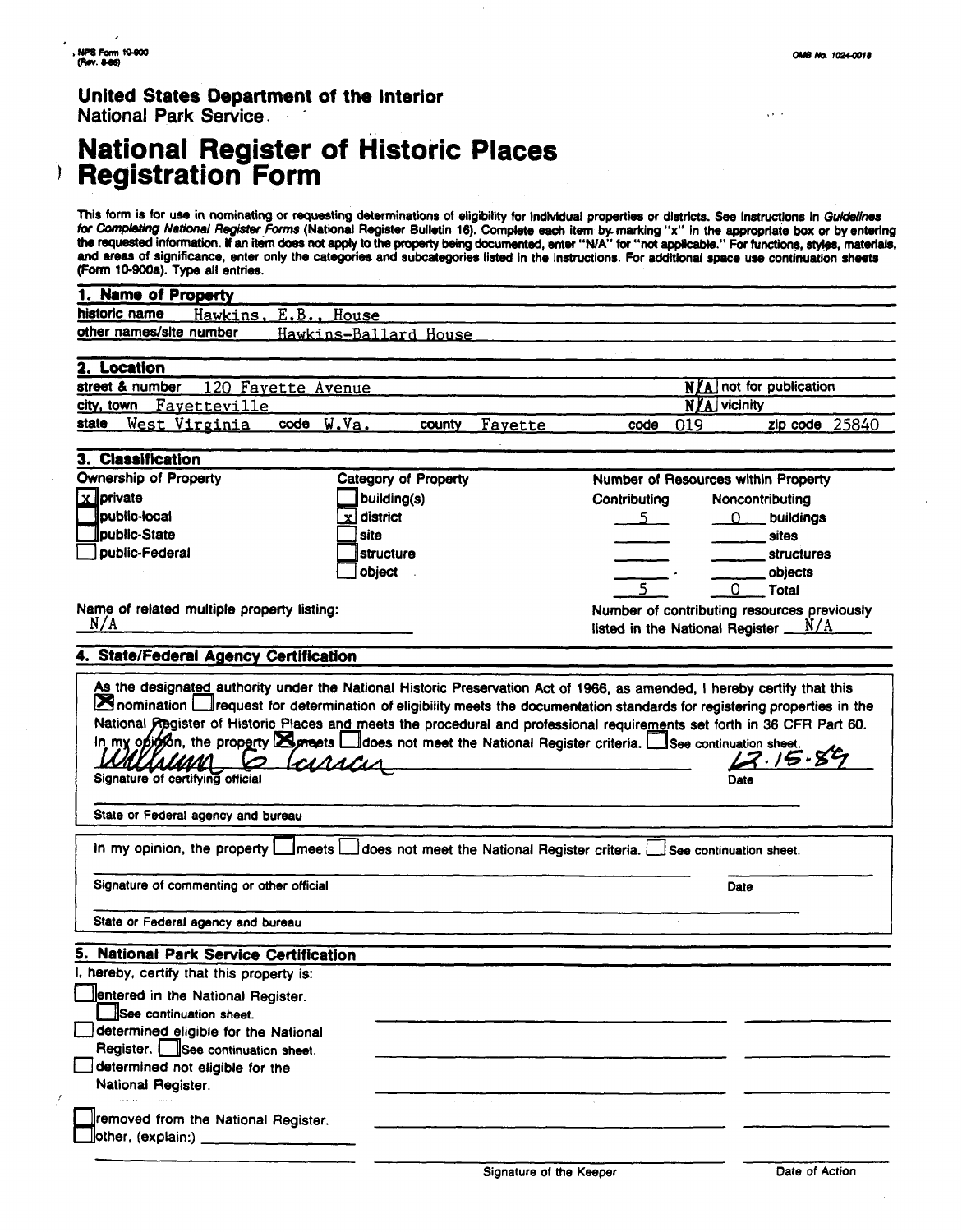| Historic Functions (enter categories from instructions)                     | Current Functions (enter categories from instructions)<br>Single Dwelling<br>Domestic:<br>Secondary Structures |  |
|-----------------------------------------------------------------------------|----------------------------------------------------------------------------------------------------------------|--|
| Domestic: Single Dwelling                                                   |                                                                                                                |  |
| Secondary Structures                                                        |                                                                                                                |  |
|                                                                             |                                                                                                                |  |
| 7. Description                                                              |                                                                                                                |  |
| <b>Architectural Classification</b><br>(enter categories from instructions) | Materials (enter categories from instructions)                                                                 |  |
|                                                                             | Stone: Sandstone<br>foundation                                                                                 |  |
| Late 19th and 20th Century Revivals                                         | Clapboard<br>walls                                                                                             |  |
| Other: Colonial Revival, American                                           | Wood Shingle                                                                                                   |  |
|                                                                             | Asphalt Shingle<br>roof                                                                                        |  |
|                                                                             | other                                                                                                          |  |

**Describe present and historic physical appearance.** 

...... The Hawkins-Ballard House, at 120 Fayette Avenue, Fayetteville, is<br>an exceptional period revival house, in a small town setting. Of local exceptional period revival house in a small town setting. Of local significance, the house was built by a wealthy politician and occupied through the years by socially prominent citizens of the community. Built in 1906, the clapboard and shingle-sided mansion stands in a residential setting south of the downtown commercial area on a spacious wooded parcel.

Hawkins House is quite large; its gambrel roofs and rambling porches belie a rather commodious plan encompassing nearly 12,000 square feet. The house is finely appointed and carpentered with molding, trim and tile details throughout spacious, high-ceilinged rooms. A huge entrance foyer, dining room, upstairs living hall and ballroom are several of the house's noteworthy features.

The empty, deteriorating colonial Revival house was purchased in 1988 by the present owners who are restoring the edifice to its former grandeur as a bed and breakfast inn. Several contributing outbuildings survive on the property.

A modified Colonial Revival style was selected by the builder who incorporated distinctive gambrel roofs with a street-facing main block and a deep rear wing. Numerous dormers and gable ends are sheathed with wood shingles painted green. At the first story level clapboard wall surfaces provide a traditional contrasting texture within which tall doublehung windows are positioned. Other ground story windows, for example those found in the sun room on the west side of the house, are the tall multi-paned casement variety. In all, 51 windows are contained in the house.

Porches are a major feature of the Hawkins-Ballard House. The entrance elevation porch, extending across the house front, features eight classical-style wood columns. The central access to the porch is provided by stone steps carved out of solid river bed rocks. Another columned porch, along the east side of the house, is long and narrow; its six wood columns carry a roof sheltering a side entrance and kitchen )oor .

**X** See continuation sheet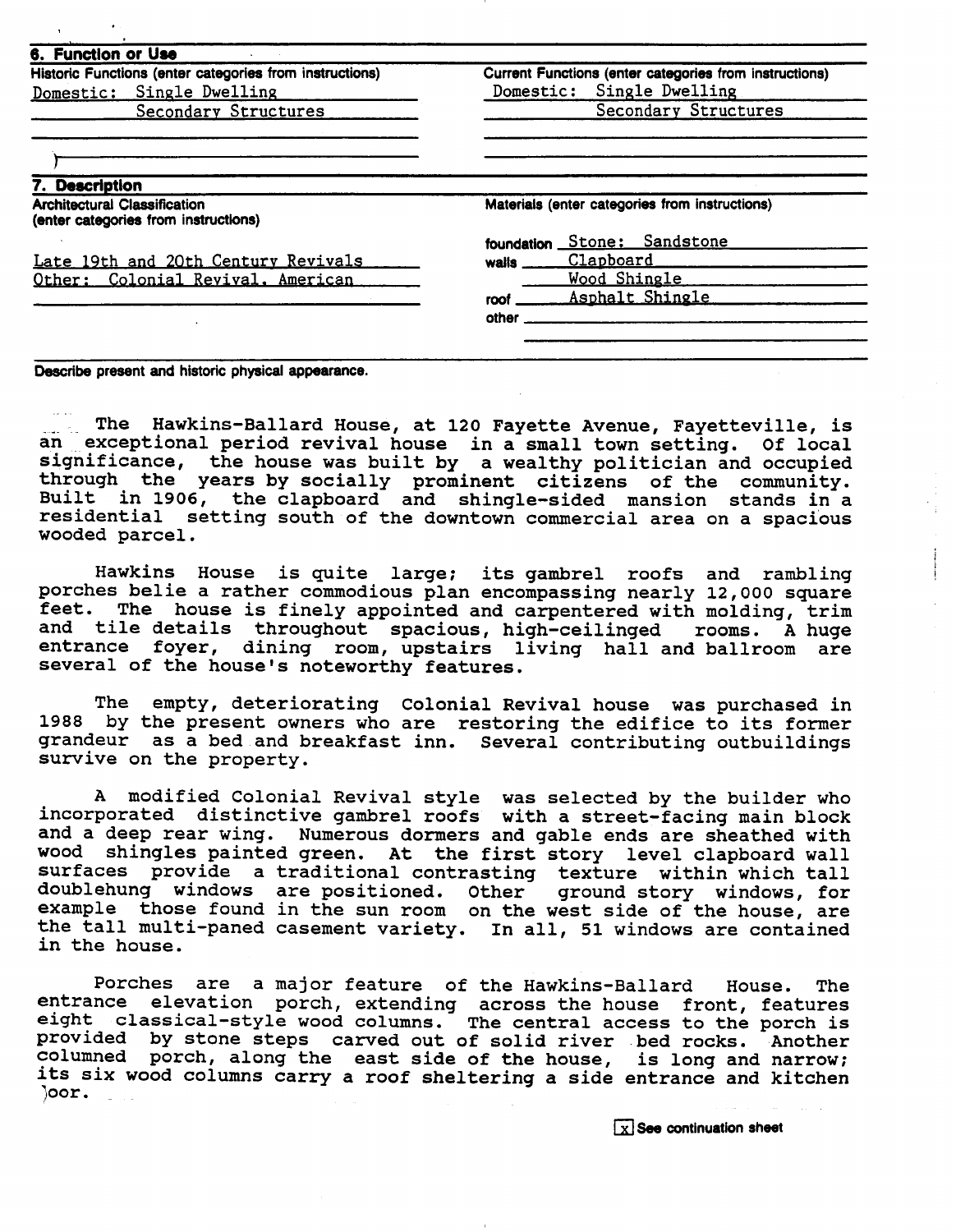.<br>NPS Form 10400-a<br>(0-00)

 $\big)$ 

 $\overline{t}$ 

**Unlted States Department of the Interior National Park Service** 

## **'National Register of Historic Places Continuation Sheet**

**Section number 7 Page <sup>2</sup>**

**Entry to the Hawkins-Ballard House is provided through a handsome Colonial-style doorway with beveled and leaded glass sidelights and a large semielliptical fanlight. The interior, like the exterior, is constructed of and finished in oak. All rooms feature solid oak floors and fine crown moldings.** 

**Dominating the south wall of the entrance foyer is the gracefully curved grand staircase, which ascends to the second floor. The stair railing is made of solid oak with wrought iron balusters. This staircase was constructed during the mid 20s by the third owner. The foyer doorways contain 3 double French doors (Each door panel has 15 individual beveled glass panes.) and an oak door.** 

**To the left of the front door (east side), through one set of French doors, is the library. The focal point of this room is the south wall which features a brick fireplace with oak mantel standing approximately 5 1/2 feet high. The brick itself is embellished with a recessed cross pattern design. Two floor-to-ceiling, built-in oak bookcases stand on either side of the fireplace.** 

**To the right of the front door (west side), through another set of French doors, is the principal parlor. An oak parquet floor, plastered walls graced with picture moldings, and double French doors, on the south wall, appoint the room.** 

**Through the French doors of the main parlor and the oak door in the foyer, is the sun room. Two walls of this room (south and west) are almost entirely composed of windows, consisting of 4 sets of casement windows with each single window having 20 panes each. All windows can be opened. The windows admit natural light into the room, giving it a light and airy appearance.** 

**French doors in the south wall of the foyer open into the main downstairs hallway. To the immediate left (east) is a study with oak-manteled fireplace.** 

**Down the hall to the left (east), is the side entry door**  form the narr co the reft (east), is the side entry door **ceramic tiles grace the floor and walls. On the north wall stands a porcelain pedestal sink.**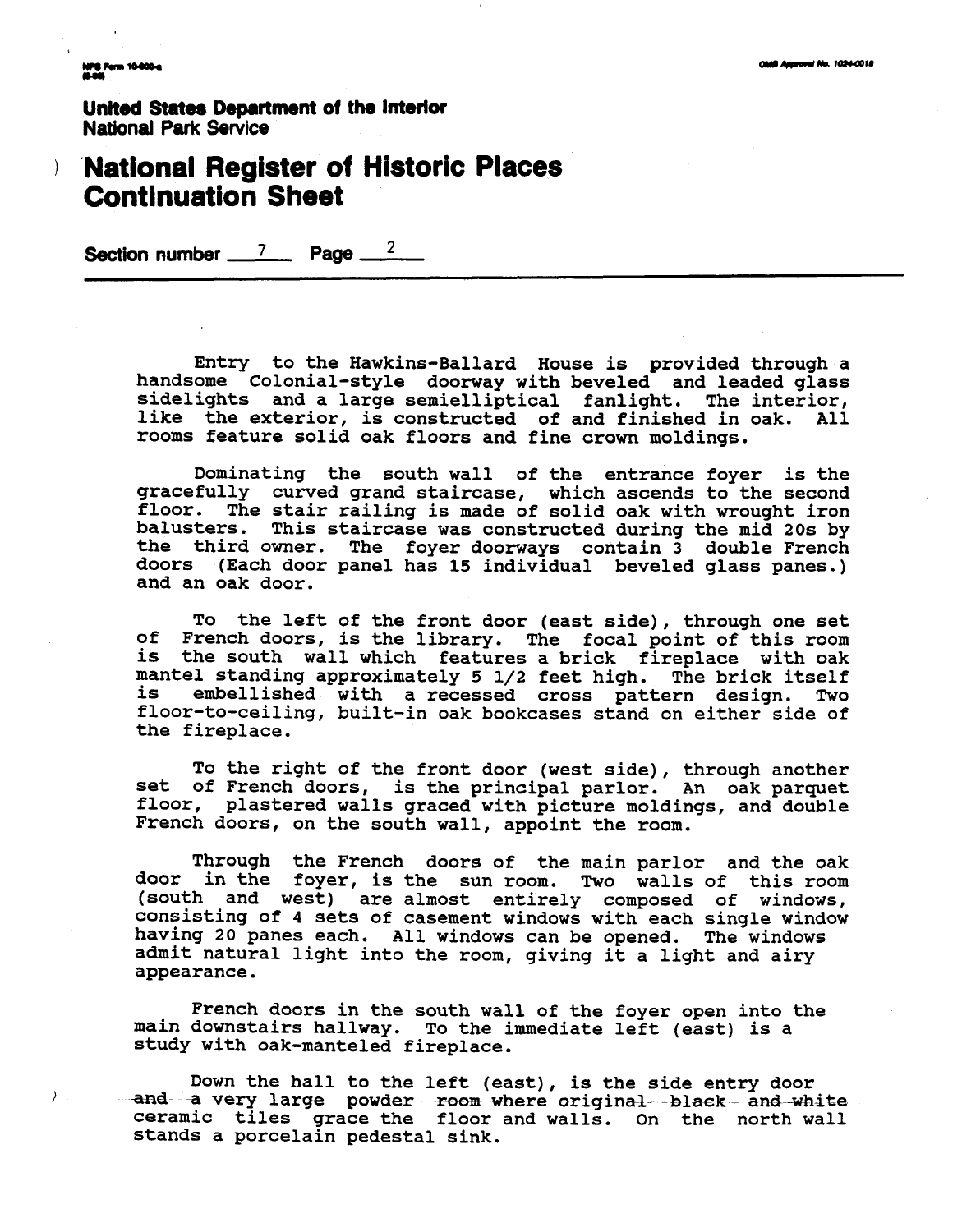Ĵ

United States Department of the Interlor **Natlonal Park Service** 

# **Natlonal Reglater ot Hldorlc Places Contlnuatlon Sheet -Ion number 7 Page** - **<sup>3</sup>**

Off the hall is the back staircase with hand carved, solid oak railing leading to the second floor.

The hall leads to the dramatic, spacious dining room which spans the entire width of the house. There is a hidden sliding oak paneled door in the entry way. Shoulder high oak paneling surrounds the room. The most outstanding characteristic of the room is a continuous mural above the wainscot, which was hand painted in Paris (oil on canvas). It features ancient Egyptian ruins, trees, peacocks and flowers in muted tones of numerous colors. This was installed by the second owner during the 1920s. On the south wall is a fireplace with an oak mantel which frames the entire opening to 6 feet. It seems to be of a medieval design, featuring crosses and crests. Of the six large windows in the room (3 on each east and west wall), the two larger center windows feature hand-blown, 1/4-inch thick glass.

On the south wall of the dining room, through a swinging oak door with brass kick plate, is the butler's pantry. On the north wall are built-in, two-sectioned oak cabinets, extending from floor to the ceiling. The bottom consists of drawers and the top, glass and oak-paneled cupboards were probably used to store crystal, china and linens for the dining room. On the south wall is a four-legged cast iron/porcelain sink.

To the left off the butler's pantry, through another swinging oak door, is the main kitchen. The kitchen wall behind the fireplace is painted brick with a brick mantel shelf. Shoulder high oak paneling, which was painted over, surrounds the room. On the east wall is a four-legged cast iron/porcelain sink approximately 8 feet long. On the north wall are built-in cabinets from floor to ceiling.

On the south wall of the butler's pantry, through a swinging door, is a multi-purpose room.

Upstairs, at the top of the grand staircase, is a large upstairs living hall. Off this hall are **4** spacious bedrooms, 2 bathrooms (one being off one of the bedrooms) and a large cedar closet. On the south wall of the foyer/living hall is a hallway with the back staircase landing.

The hallway leads to a large room, which spans the width of the house, used in earlier years as a ballroom. There are two large windows on each east and west wall. Located on the south wall is a fireplace with an oak mantel.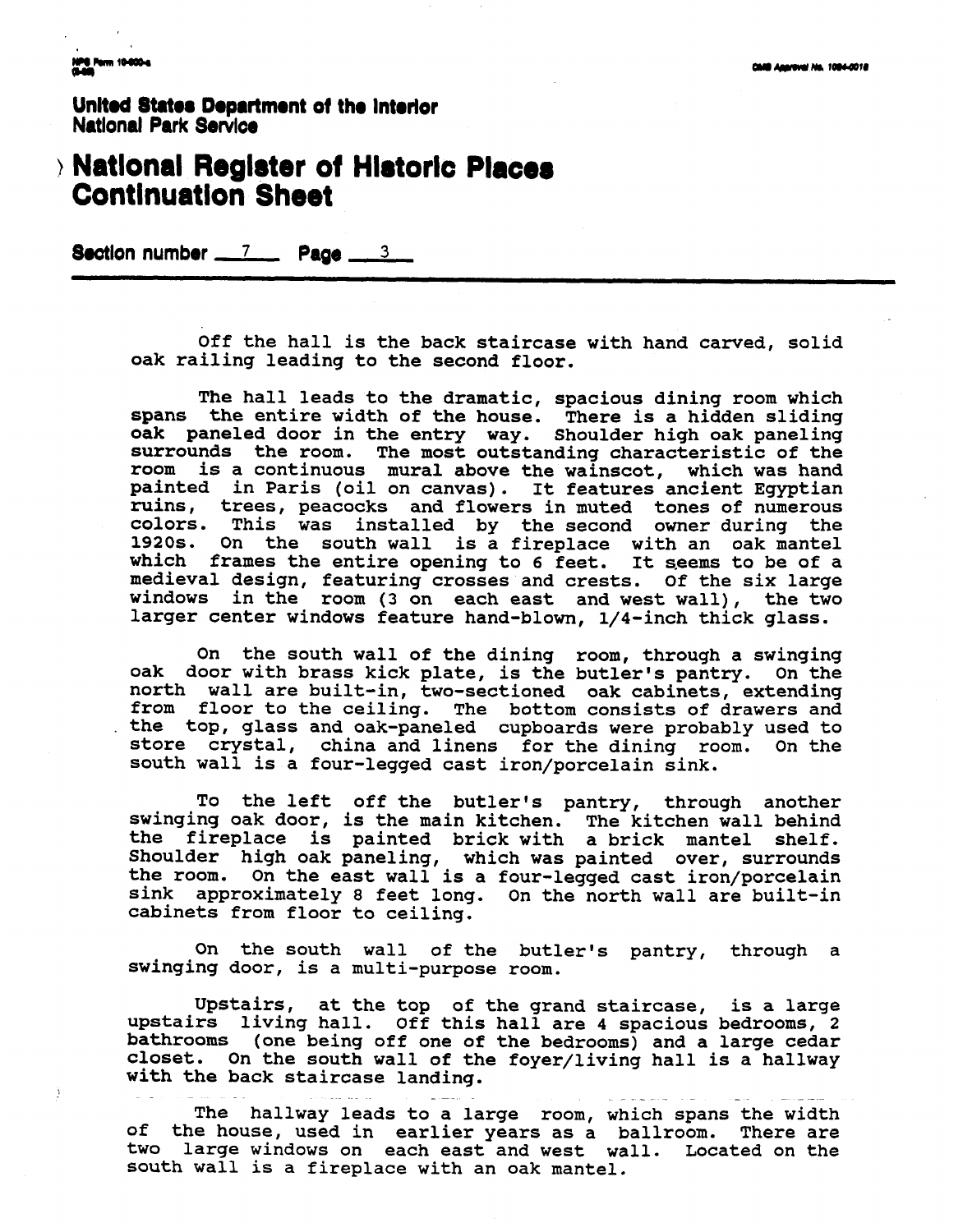NPS Form 10-800-4<br>Musik

 $\mathcal{E}$ 

 $\mathbf{I}$ 

 $\Delta\omega$  and  $\omega$  ,  $\omega$  ,  $\omega$ 

**United States Department of the Interior National Park Service** 

## **National Register of Historic Places Continuation Sheet**

Section number  $\frac{7}{4}$  Page <u>**4**</u>

**A doorway in the south wall opens into the master bedroom, which again runs the width of the house. Off the master bedroom is a full bath with four-legged porcelain sink.** 

#### **Inventory of Contributing Properties**

- **1.**  Hawkins, E.B., House, c. 1905-06. Colonial Revival, **gambrel roofed frame house featuring a front-facing cross gambrel and deep rear wing. Contributing**
- **2. Guest House, c. 1918. Cottage bungalow used by guests and later by servants. Constructed of white-painted clapboard with small porch; one story. Contributing**
- **3. Garage, c. 1910. One story-and-a-half frame building featuring three large doubledoors that occupy the principal bays of the building. Contributing**
- **4. Barn, c. 1905-06. One story-and-a-half frame barn featuring vertical board siding, end gable loft opening, and large open loft. Contributing**
- **5. House, c. 1918. Frame cottage similar in design to the guest cottage; one story. Used possibly by servants or tenents. Contributing**

**farm operation within a small town. Each buildinq served the dual purpose of supporting the main house; for example, the The complex comprises five elements associated with a small garage housed some of the area's earliest automobiles, while other buildings were ancillary to small-scale farm operations necessary to support the estate. This complex is the last of its type known to exist in Fayetteville.** 

 $\Delta \sim 10^{-10}$ 

. As we can see that the contract of the contract  $\alpha$  is a second contract of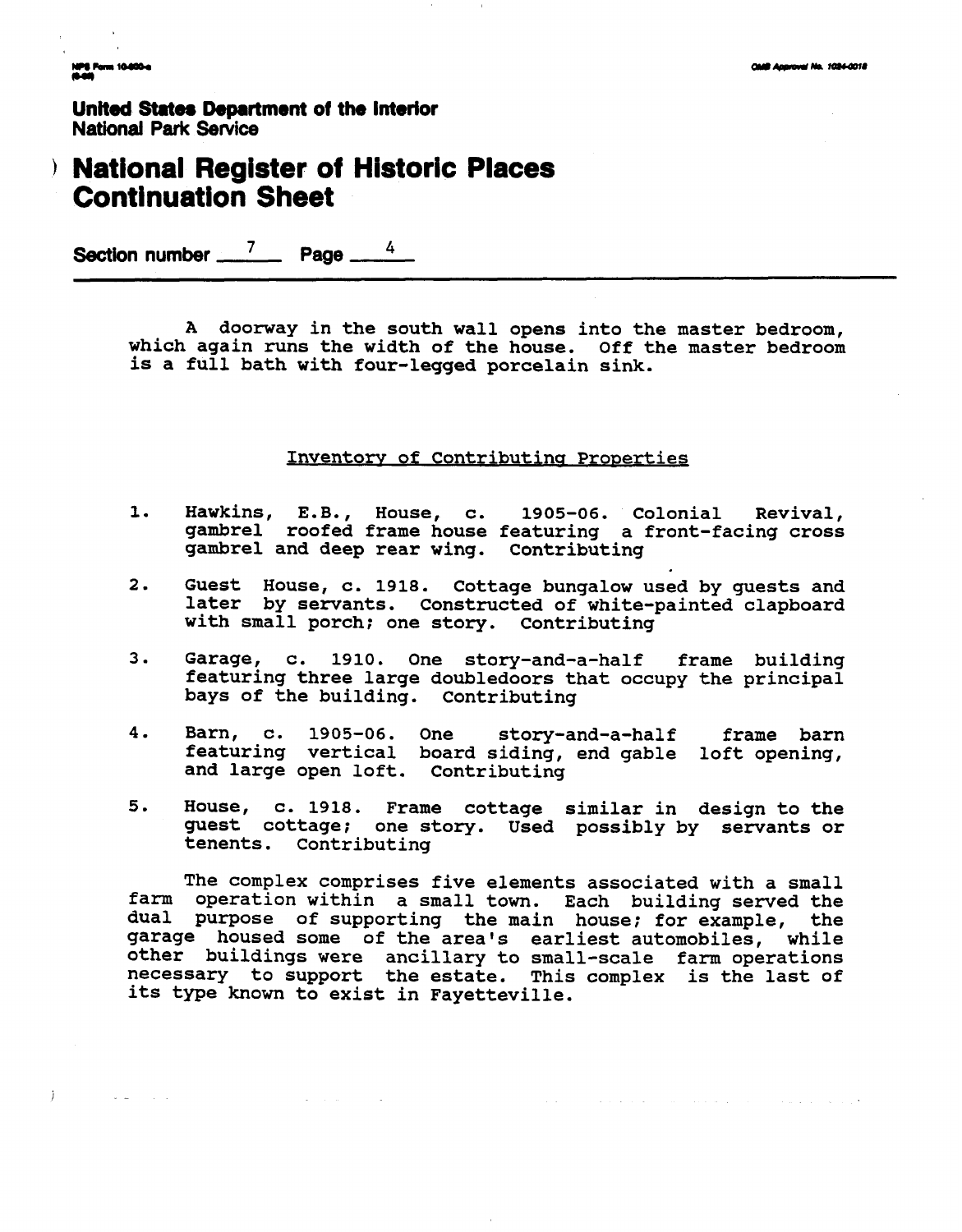| 8. Statement of Significance                                                                                                                                                                                                                                                                                       |                                                                                                             |
|--------------------------------------------------------------------------------------------------------------------------------------------------------------------------------------------------------------------------------------------------------------------------------------------------------------------|-------------------------------------------------------------------------------------------------------------|
| Certifying official has considered the significance of this property in relation to other properties:<br>$\Box$ statewide<br><b>Hationally</b>                                                                                                                                                                     | $\overline{\mathbf{x}}$ ibcaily                                                                             |
| ந<br>Applicable National Register Criteria $A \times B$ $\infty$ C                                                                                                                                                                                                                                                 |                                                                                                             |
| Criteria Considerations (Exceptions) A B C C D D E F AG                                                                                                                                                                                                                                                            |                                                                                                             |
| Areas of Significance (enter categories from instructions)<br>Architecture entrance and the contract of the second state of the second state of the second state of the second state of the second state of the second state of the second state of the second state of the second state of<br>Politics/government | <b>Significant Dates</b><br>Period of Significance<br><u> 1905–09;</u><br>$1905 - 06 - c$ , 1925<br>c. 1925 |
|                                                                                                                                                                                                                                                                                                                    | <b>Cultural Affiliation</b><br>N/A                                                                          |
| Significant Person<br>Hawkins, E.B.                                                                                                                                                                                                                                                                                | Architect/Builder<br>Not Known                                                                              |

State significance of property, and justify criteria, criteria considerations, and areas and periods of significance noted above.

The Hawkins-Ballard House is significant because it is an<br>tionally well-preserved Fayetteville, West Virginia, early exceptionally well-preserved Favetteville, West Virginia, early twentieth-century residential architectural landmark. Local historic resource surveys document the house as a locally unique example of modified Colonial Revival architecture featuring many details such as expertly carpentered woodwork, leaded glass, and hardwood floors. In addition to Criterion C, the house meets criterion B because it is associated with E.B. Hawkins, a person significant in past political affairs of Fayette County.

The distinctive feature of the house at 120 Fayette Avenue is the front-facing gambrel roof with a cross gambrel and wing at the rear. **A**  less common variety of the American Colonial Revival, the Fayetteville example is distinguished by its selected surfaces of wood shingle siding, recalling perhaps traditions of the late 19th-century shingle Style. Evocative of the style also are the deep front porch, fanlighted entry, and steeply pitched roofs containing rows of dormers. Among interior details of consequence are large, airy rooms connected with French doors which accentuate the flow of space.

Within the rear wing the dining room provides the major formal area. Its paneling and continuous, hand-painted scenic wall paper are details unique in Fayette County.

Builder of the Hawkins-Ballard House (specifically mentioned in the Peters-Carden history of Fayette County as the "handsome E.B. Hawkins residence property"), was E.B. Hawkins, who played significant roles in the political history of Fayette County and in the development of the county seat of Fayetteville. Not long after the incorporation of Fayetteville in **1883,** Hawkins served as the town's mayor. From 1885-97, Hawkins held the office of Clerk of Fayette County, and during the period from 1905-09 served as Sheriff of Fayette County.

 $\overline{X}$  See continuation sheet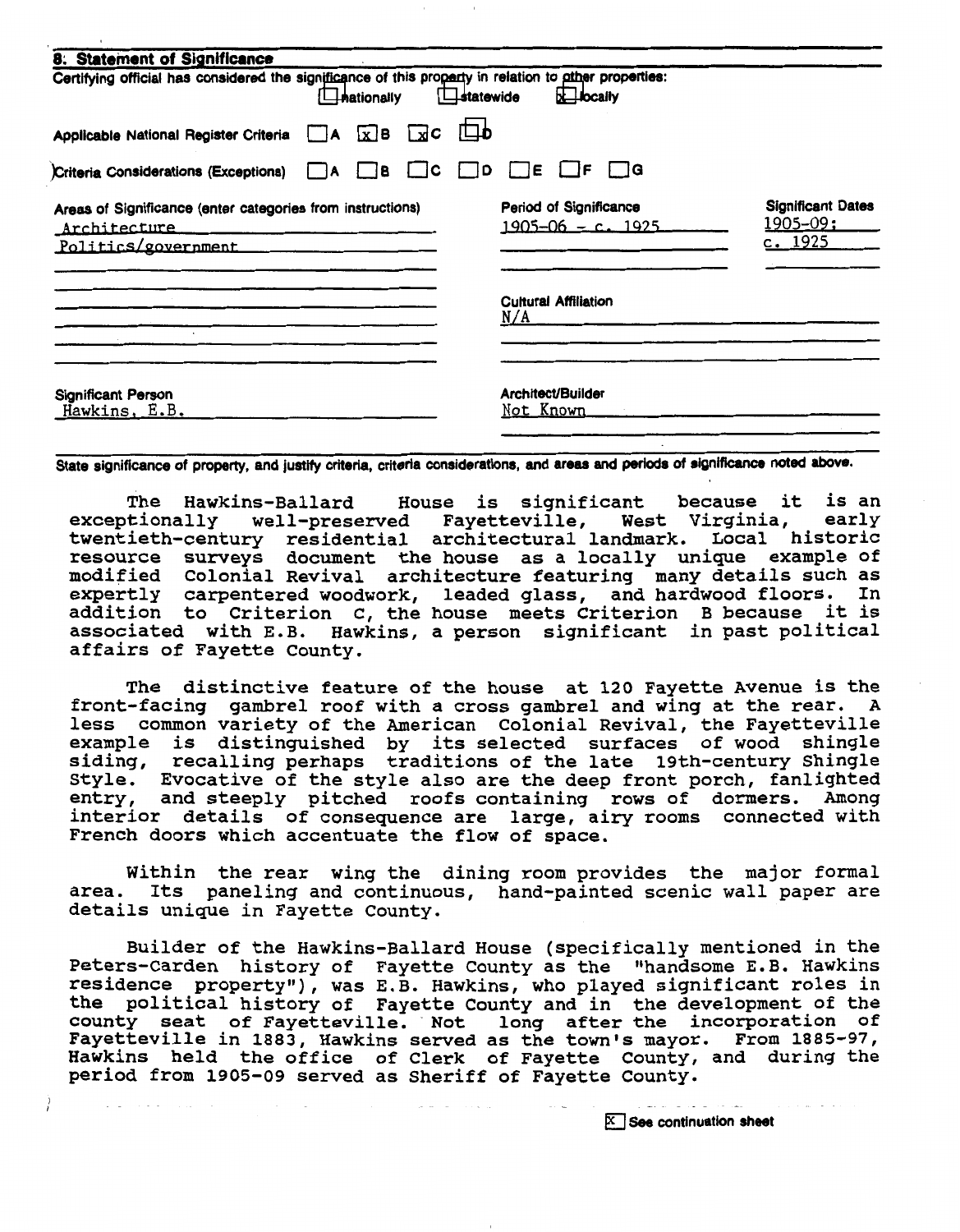**United States Department of the Interior National Park Service** 

## <sup>1</sup>**Natlonal Reglater ot Hlatorlc Contlnuatlon Sheet**

Section number  $\frac{8}{2}$  Page  $\frac{2}{2}$ 

**In 1920, Dr. J.E. Coleman, founder of the Fayette Hospital, chose the Hawkins House as a location to fulfill a government contract to provide hospitalization for soldiers who had contracted tuberculosis during World War I. However, Dr. Coleman ran into unexpected opposition from the citizens of Fayetteville when they learned of his plans. Their fear of the spread of tuberculosis from the hospital forced Dr. Coleman to agree to resell the property if a buyer could be found. In July 1920, a concerned group of citizens from Fayetteville purchased the property from Dr. Coleman, and later sold it to coal operator V.S. Veasey, who used it as a summer residence.** 

The Veasey's sold the property to a local judge, C.W. Dillon, **during the late 1920s. Following the death of Judge Dillon, the house again went on the market as part of their estate in the late 1930s.** 

**The building stood empty for 7 years before being purchased by William Ballard in 1941. During the 1970s, Mrs. Ballard was voted West Virginia's Mother of the Year. After the Ballards passed away in the 1970s, one of the heirs inhabited the house until 1983. The house stood empty from 1983 until 1988 when the Voslers purchased it.** 

The Hawkins-Ballard House has achieved significance because it **survives as one of the county's primary architectural landmarks. Its association with the builder, E.B. Hawkins, who was elected to important local offices, is another factor of significance.** 

**The complex comprises five elements associated with a small farm operation within a small town. Each building served the dual purpose of supporting the main house; for example, the garage housed some of the area's earliest automobiles, while other buildings were ancillary to**  small-scale farm operations necessary to support the estate. This **complex is significant because it is the last of its type known to exist in Fayetteville.** 

#### **Period of Sianif icance**

**The period c. 1905-06 to c. 1925 is generally associated with E.B. Hawkins when Hawkins was at the height of his political career. Hawkins who was Sheriff of Fayette County, 1905-09, built the house at 120 Fayette Avenue at the beginning of his term as sheriff. The house remained in his ownership until about 1919-20 when it passed into other hands. While other, later owners of the property are referenced in the** *I* nomination, their associations are provided as chronological context and **are not included as part of the period of significance. About 1925, the grand stairway was added to the house, thus bringing to a close the period of the house's evolution.**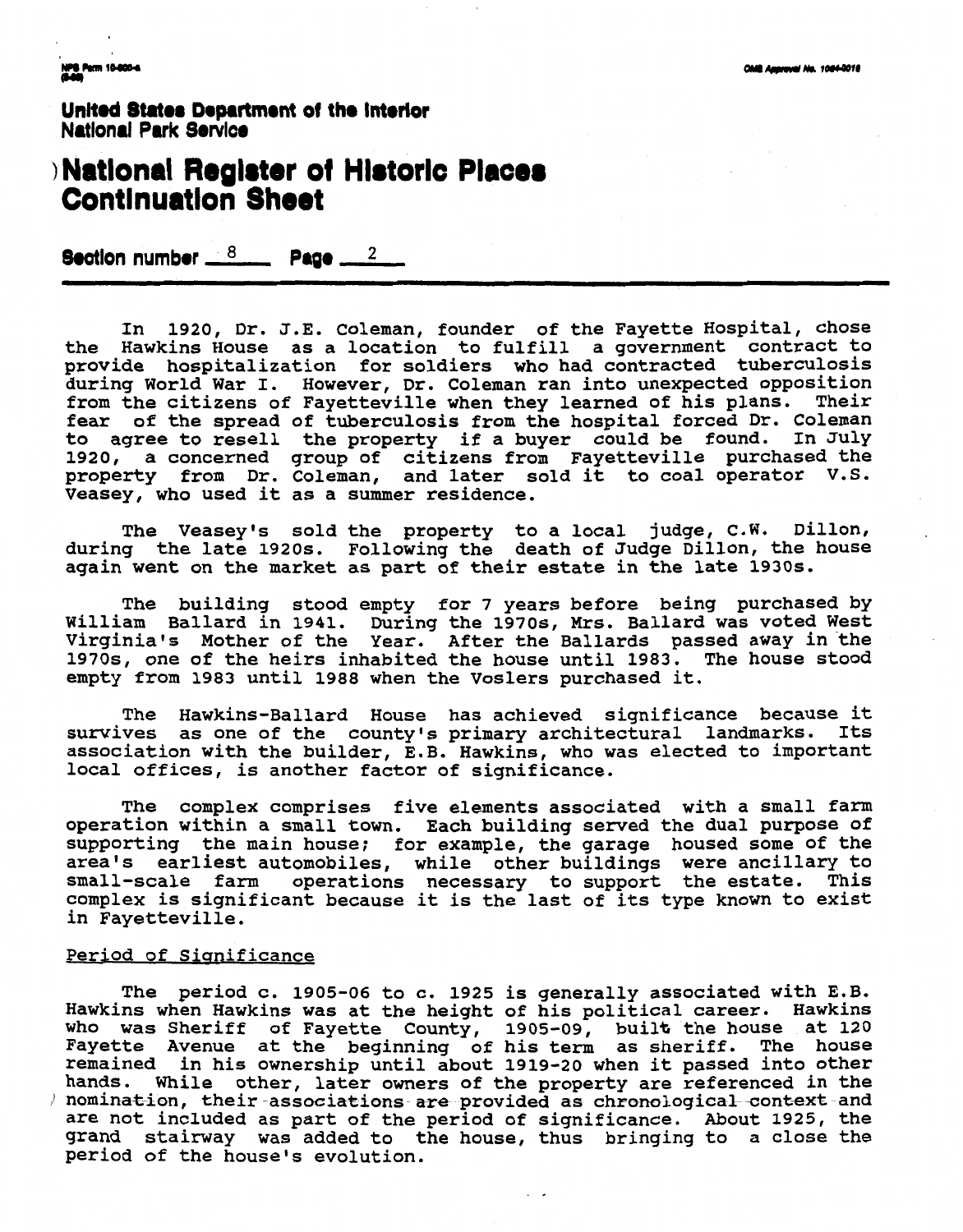#### . **9. Malor Blblloqmphlcal References**

Bragg, Melody. "Old Ballard Mansion Restored by New Owners, Cleon and Jane Vosler," The Fayette Tribune, Fayetteville, W.Va., Sept. 29, 1988, p. 5.

**<sup>j</sup>**Fayette County Survey, Fayette County Historic Landmark Commission, Form and Map FV-5, Fayetteville, W.Va., 5/1988.

Peters, J.T. and H.B. Carden. History of Fayette County, West Virginia, Charleston, W.Va.: Jarrett Printing, 1926.

| Previous documentation on file (NPS):<br>preliminary determination of individual listing (36 CFR 67)<br>has been requested<br>previously listed in the National Register<br>previously determined eligible by the National Register<br>designated a National Historic Landmark<br>recorded by Historic American Buildings<br>Survey $#$<br>recorded by Historic American Engineering<br>$\mathsf{Record}$ # $\qquad \qquad \blacksquare$ | See continuation sheet<br>Primary location of additional data:<br>$x$ State historic preservation office<br>Other State agency<br>Federal agency<br>Local government<br><b>University</b><br><b>Other</b><br>Specify repository:<br>N/A |
|------------------------------------------------------------------------------------------------------------------------------------------------------------------------------------------------------------------------------------------------------------------------------------------------------------------------------------------------------------------------------------------------------------------------------------------|-----------------------------------------------------------------------------------------------------------------------------------------------------------------------------------------------------------------------------------------|
| 10. Geographical Data<br>Acreage of property 24 acres approximately                                                                                                                                                                                                                                                                                                                                                                      |                                                                                                                                                                                                                                         |
| <b>UTM References</b><br>Northing<br>Easting<br>Zone<br>$\left[ 4 \right] 9$ , 1 $\left[ 3$ , 7, 0 $\left[ 4$ , 2 $\left[ 1, 1 \right] 2$ , 4, 0<br>$C \left[ \begin{array}{c} 1 \\ 1 \end{array} \right]$                                                                                                                                                                                                                               | $1491540$ $4211330$<br>$B$   1, 7<br><b>Northing</b><br>Easting<br>Zone<br>4211540<br>$ 4 9$ , 1 1 2 0<br>$D$ $1, 7$<br><b>See continuation sheet</b>                                                                                   |

#### Verbal Boundary Description

The boundary of the nominated property follows the red line marked on the attached survey plot, Cleon and Jane Vosler Tract, Deed Book 460, p. 79, Feb. 23, 1988; and Plot of Survey, situate on the waters of House Creek, Fayetteville, Mar. 31, 1989; and inclusive of all tract boundaries for the purposes of this nomination with the exception of the southeast boundary, which is formed by the north bank of House Creek. See continuation sheet

#### Boundary Justification

The nominated property is inclusive of the general acreage referred to in Peters and Cardens' History of Fayette County, p. 396. Historically the house and complex of buildings has occupied the shaded tract within the corporate limits of Fayetteville; it retains its setting of open lawns, shade trees, and wooded acreage from the period beginning c. 1905-06. The acreage has supported a small farming operation within the  $\frac{1}{x}$  See continuation sheet

| 11. Form Prepared By                                                     |                                    |
|--------------------------------------------------------------------------|------------------------------------|
| name/title __ Mrs. Cleon W. Vosler_and_Rodney Collins                    |                                    |
| organization owner; Division of Culture and History date September, 1989 |                                    |
| street & number Cultural Center                                          | telephone (304) 348-0240           |
| city or town Charleston                                                  | state $\frac{W}{W}$ zip code 25305 |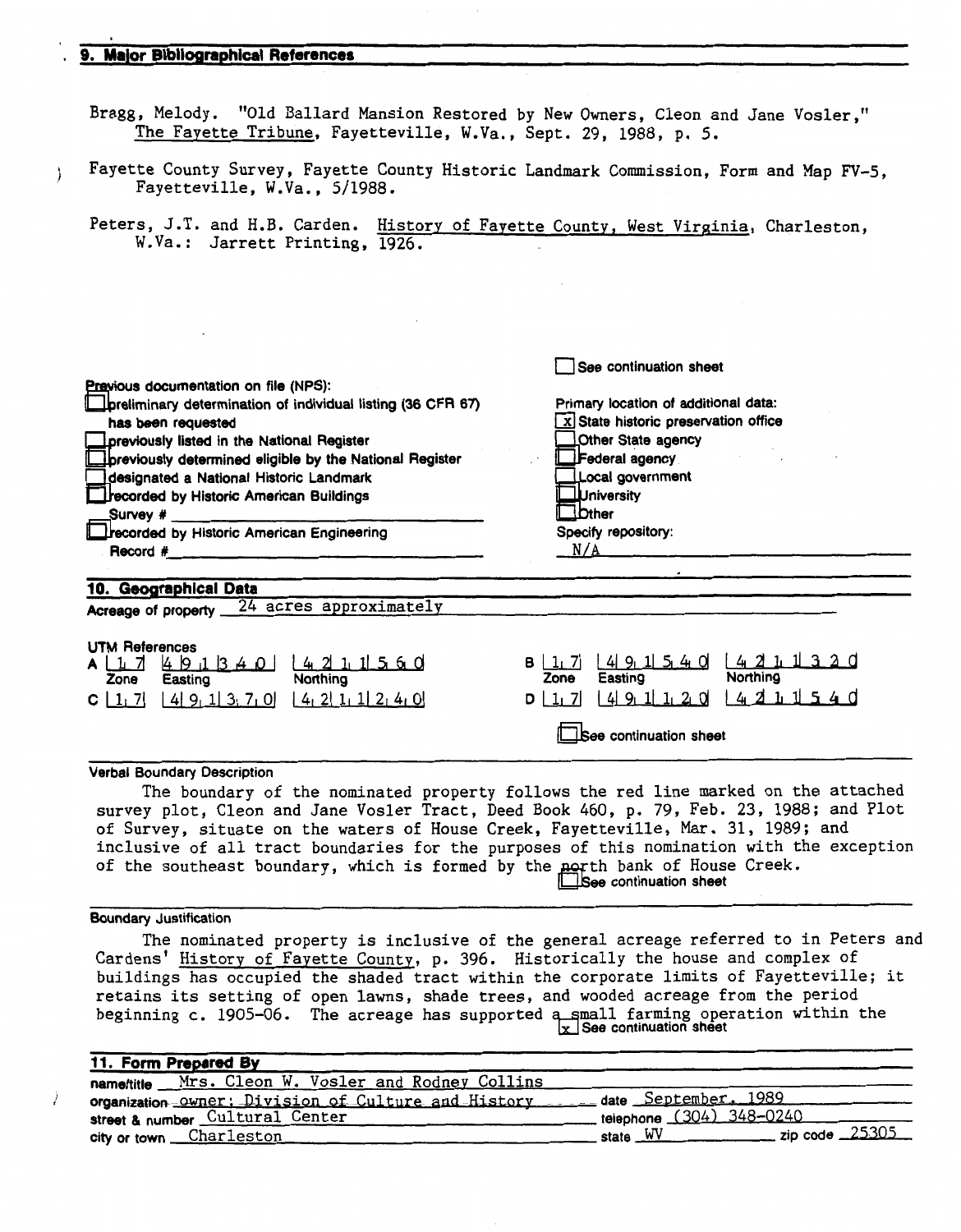**NPS Perm 104** 

United States Department of the Interior **National Park Service** 

## **National Register of Historic Places**<br>Continuation Sheet

Section number 10 Page 2

Boundary Justification

corporate limits of the town, providing support to both the house and tenants in a self-contained complex.

 $\sim$   $\sim$   $\sim$   $\sim$ 

 $\sim$   $\sim$   $\sim$ 

#### **UTM** References

 $\left\{\right.$ 

- e. 17/491210/4211600
- f. 17/491260/4211540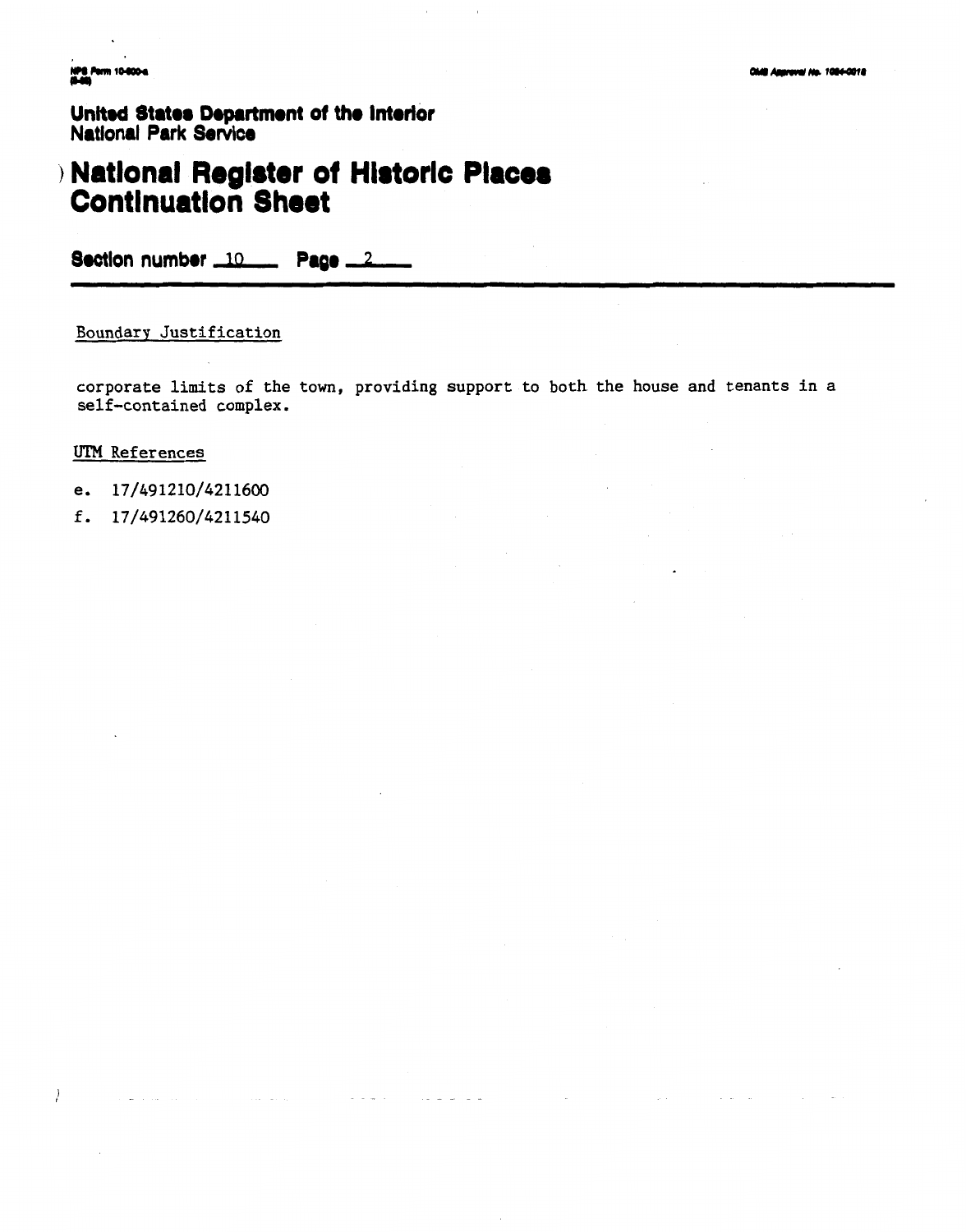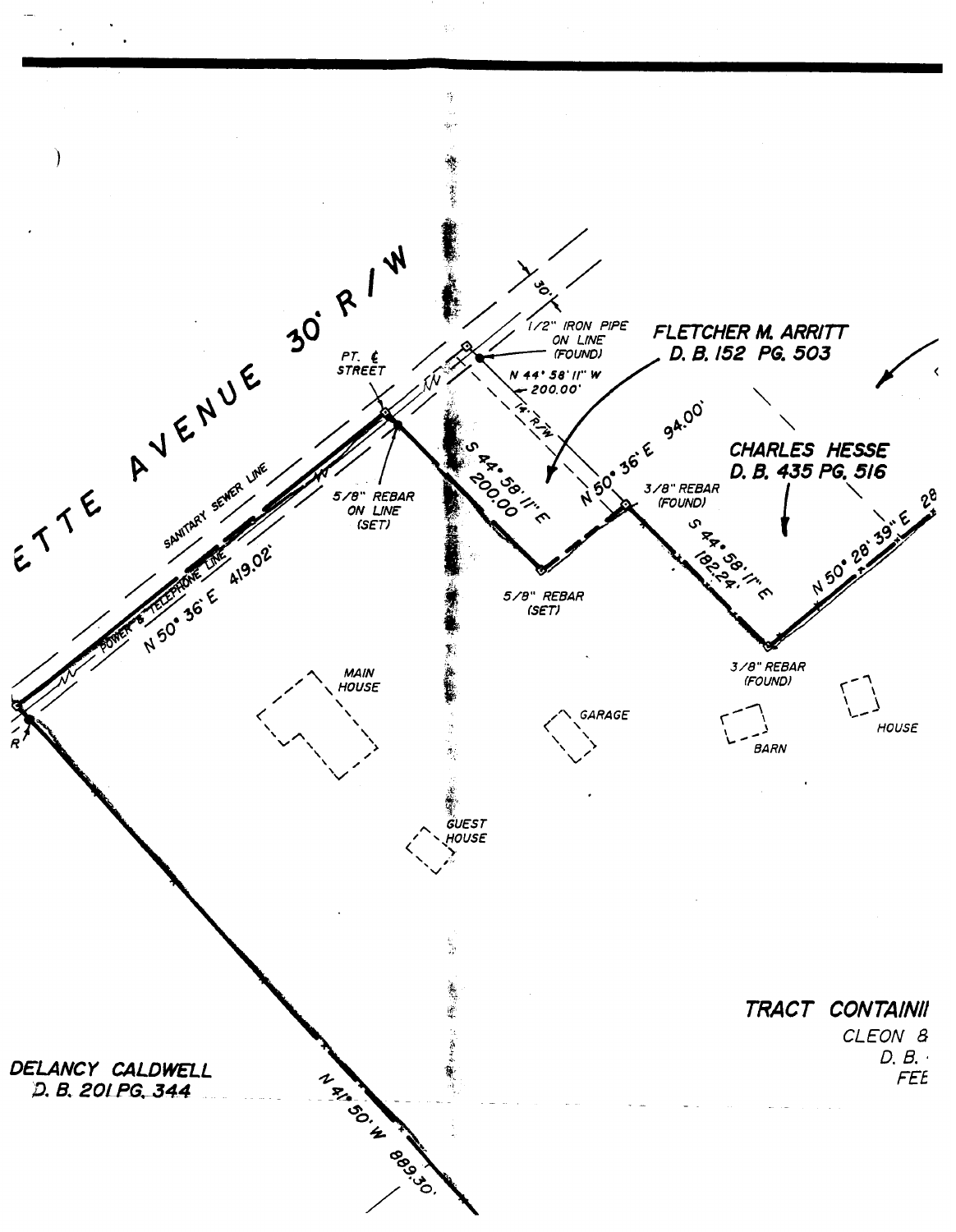